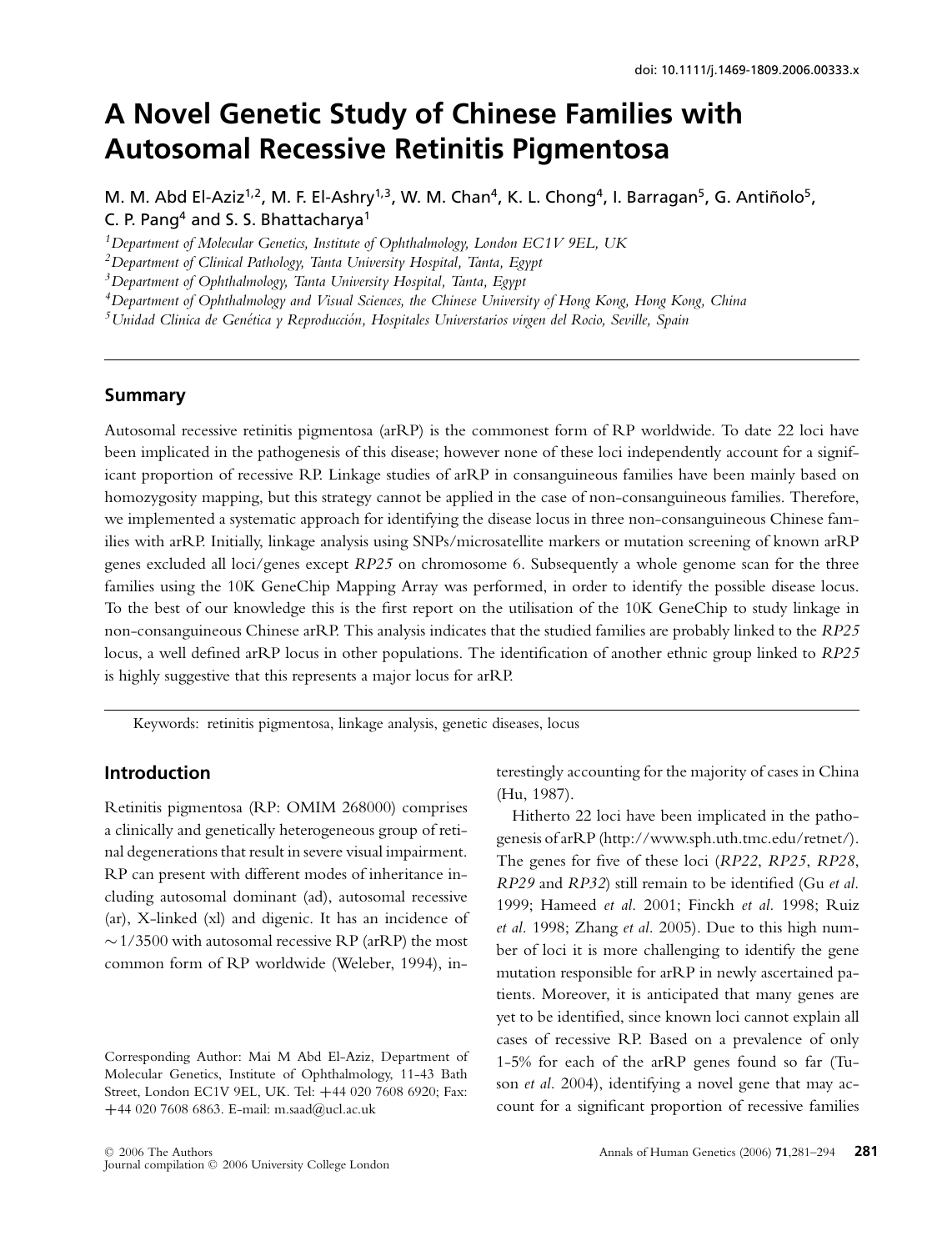

**Figure 1** A flow chart describing a strategy for identifying the disease locus in autosomal recessive nuclear non-consanguineous families. The highlighted boxes denote the two main approaches required for mapping disease loci in cases of genetically heterogeneous disorders.

will be a major achievement in retinal degeneration research.

Traditionally, homozygosity mapping has been the basis for genetic mapping of recessive traits, using either a set of 300-400 microsatellite markers or high-density single nucleotide polymorphisms (SNPs) (Botstein & Risch, 2003; Daly *et al.* 2001), and more recently the 10K GeneChip Array (Affymetrix, Inc., Santa Clara, CA). This method has proven to be effective in cases of consanguineous families where the regions adjacent to the disease loci are likely to be homozygous by descent (Lander & Botstein, 1987; Sheffield *et al.* 1998). However, this is not the ideal approach for targeting the mutated gene in non-consanguineous families, since the possibility of compound heterozygosity exists (Kondo *et al.* 2004). Additionally, mutation screening of previously identified genes in such families, particularly in genetically heterogeneous disorders, is time consuming and less cost effective.

Therefore, in this study a systematic method for identifying the disease locus in small non-consanguineous arRP families was implemented (Figure 1). Initially, SNP microsatellite marker analyses or a mutation screening approach were used for linkage testing of the known recessive RP genes/loci. This was followed by a whole genome scan in all families, using the 10K GeneChip Mapping Array in order to identify common regions of shared haplotype. Whenever more than one region of shared haplotype was observed in all families, we undertook detailed microsatellite marker analysis and pooled the data. Pooling of the linkage data was based on the fact that all families originated from the same geographical region in China. This was followed by an evaluation of suitable candidate genes within the regions of shared haplotype. For example, the visual system homeobox 1 (*VSX1*) gene lies in the vicinity of an interval that showed evidence of linkage in our families, and is expressed in the bipolar cells of the retinal inner nuclear layer (Hayashi *et al.* 2000). Hence, it was mandatory to screen this gene for mutations in the families studied.

This proposed approach could be a useful tool for genetic mapping in cases of rare and genetically heterogeneous recessive traits. Subsequently, this should help to reveal the underlying genetic defect in such disorders.

# **Materials and Methods**

#### **Families and Clinical Data**

Three non-consanguineous Chinese families were included in the study (Figure 2). Informed consent was obtained from all participants for clinical and molecular genetic studies. The study conformed to the tenets of the declaration of Helsinki. Each family had a pedigree structure consistent with a pattern of autosomal recessive inheritance. Clinical diagnosis was based on visual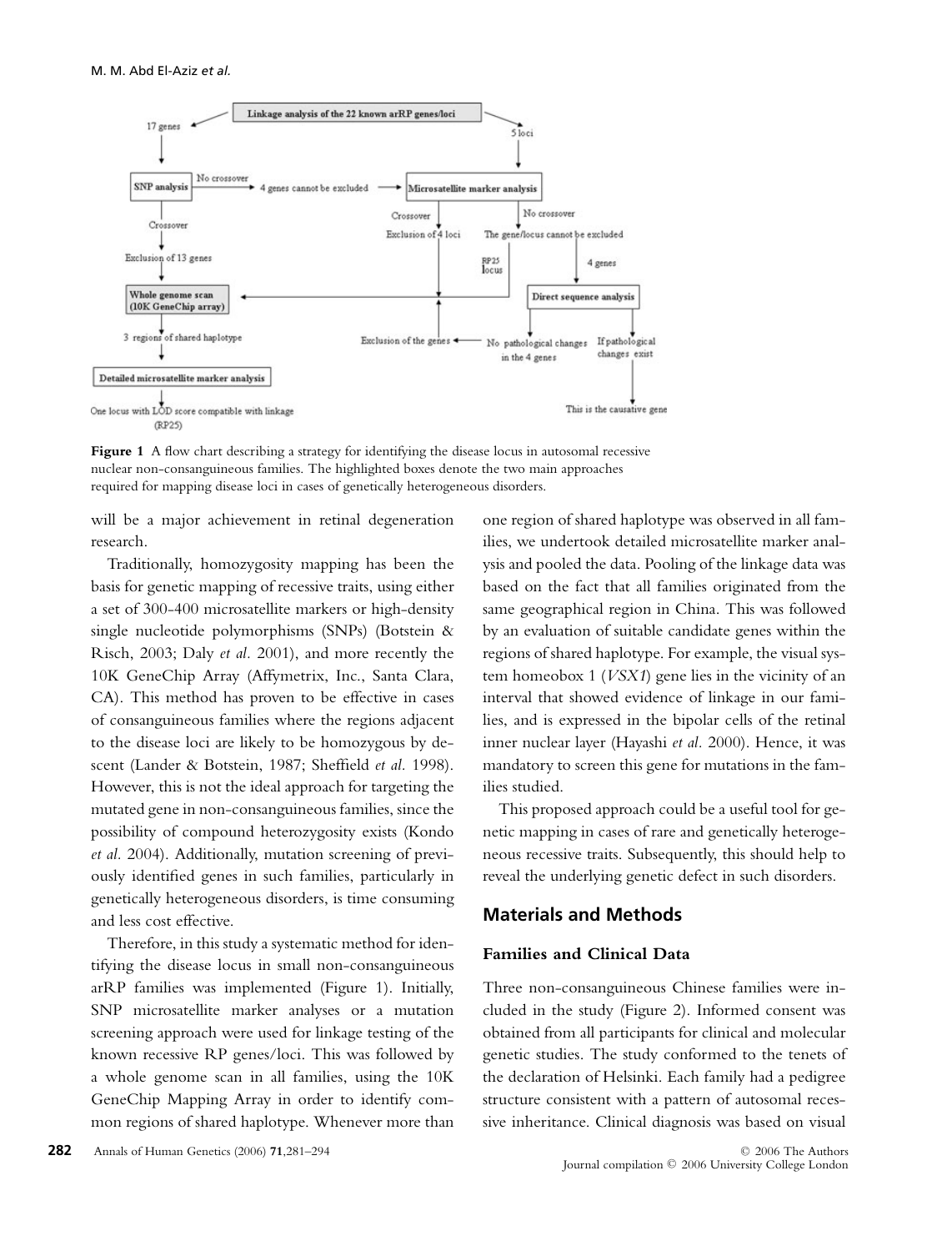Family 10



Figure 2 Pedigrees of the families participating in the study. Open and closed symbols denote unaffected and affected individuals, respectively. Deceased family members are denoted by diagonal slashes and asterisks indicate individuals examined both clinically and genetically.

acuity, fundus picture, and electroretinography (ERG) findings.

**Methods**

Blood samples were obtained from all patients and their relatives. Genomic DNA was extracted from peripheral blood lymphocytes according to the standard protocols. Molecular genetic studies were performed on 17 DNA samples, of which 7 came from affecteds.

*SNPs selection, PCR amplification and sequence analysis:* On average three SNPs were selected for each of the studied genes, ensuring coverage of the entire length of the gene (Table 1). The selection process was based on the SNP heterozygosity pattern which is available in the SNP database (http://www.ncbi.nlm.nih.gov/ projects/SNP/); the higher the heterozygosity of the SNP the more likely it was to be informative for linkage/exclusion. Fifty-four pairs of primers were designed using the Primer 3 Out put program (http://frodo. wi.mit.edu/cgibin/primer3/primer3 www.cgi), in order to screen the heterozygosity of the selected SNPs in all family members (primer information is available on request). Full PCR conditions and the sequencing protocol were as described previously (Abd El-Aziz *et al.* 2005).

*Microsatellite markers and genotyping:* In total 79 microsatellite markers were used, of which 56 were from the ABI PRISM® Linkage Mapping Sets V2.5. The remaining 43 markers were synthesized commercially according to the information obtained from the Genome Database (Table 1). The data for heterozygosity and the order of the markers used were obtained from the Marshfield Medical Research Foundation web site.

Multiplex microsatellite genotyping was performed using 4-6 markers per reaction using QPCR mix (ABgene, UK). Data collection and allele identification were performed using GeneScan and Genotyper software (Applied Biosystems). Alleles were assigned to individuals and genotypic data used to calculate the LOD scores using the programs Cyrillic and MLINK. The phenotype was analysed as an autosomal recessive trait with complete penetrance and a frequency of 0.0001 for the affected allele. *Mutation screening:* Fifty one pairs of primers were designed for four genes, *CERKL*, *LRAT*, *SAG* and *MERTK*, in order to search for mutations in the families where both SNPs and microsatellite markers were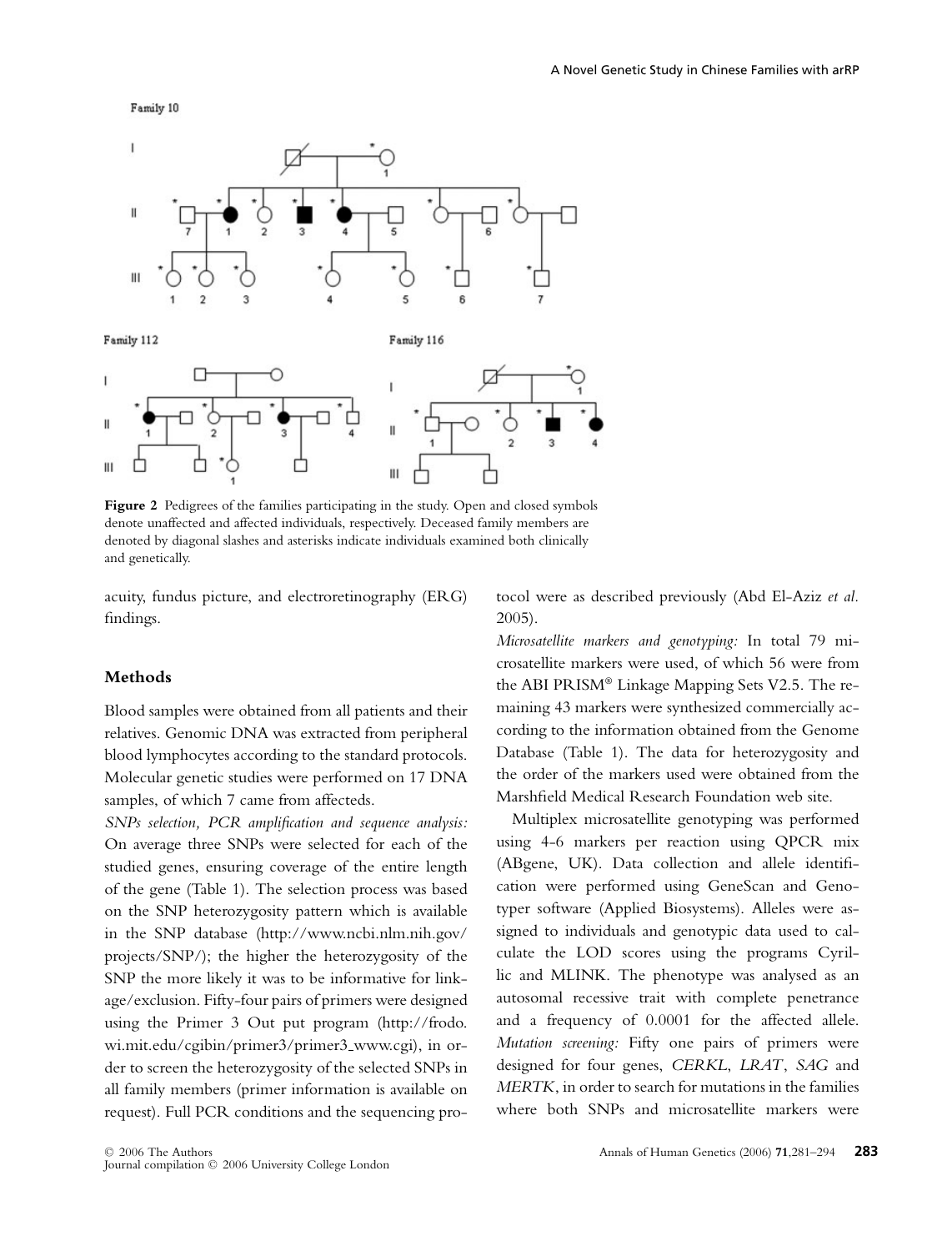|              | Table 1 SNP/microsatellite markers (msm <sub>s</sub> ) used for |                                                                                                 | in each family are underlined and in bold. Cells marked with diagonal                                              |                                                |                   | slashes denote the                                 |                                                                | genes                                                                                       | and the                                                                                      |                                                                                           |                                                                           | corresponding families that                                                        |                                   | could not be                                                                                     |                                      |                                                                                      | studying the known arRP loci in families 10 (1-1 and II:1-II-6), 112 (II-1:II-4) and 116 (I-1 and II:1-II-4). Affected members<br>excluded by this method. |                            | Alleles                         |
|--------------|-----------------------------------------------------------------|-------------------------------------------------------------------------------------------------|--------------------------------------------------------------------------------------------------------------------|------------------------------------------------|-------------------|----------------------------------------------------|----------------------------------------------------------------|---------------------------------------------------------------------------------------------|----------------------------------------------------------------------------------------------|-------------------------------------------------------------------------------------------|---------------------------------------------------------------------------|------------------------------------------------------------------------------------|-----------------------------------|--------------------------------------------------------------------------------------------------|--------------------------------------|--------------------------------------------------------------------------------------|------------------------------------------------------------------------------------------------------------------------------------------------------------|----------------------------|---------------------------------|
| Gene<br>name | position (Mb)<br>no. of exons/<br>Gene size<br>(Kb)             | SNPs/<br>$msm_s$                                                                                | that are different across the affected individuals are underlined<br>(Mb)<br>$msm_s$<br>Position<br>${\rm SNPs} /$ | /10<br>$\Box$                                  | $\frac{1}{10}$    | $11-2$<br>/10                                      | $\frac{1}{2}$                                                  | $\frac{14}{10}$                                                                             | ω<br>/10<br>금                                                                                | $0 - 11$<br>(10)                                                                          | $\frac{11}{412}$                                                          | $IL - 2$<br>/112                                                                   | $\frac{1}{112}$                   | /112<br>$1 - 4$                                                                                  | $\circ$<br>$\overline{11}$<br>$\Box$ | /116<br>$\overline{1}$                                                               | /116<br>$11-2$                                                                                                                                             | $\frac{1}{116}$            | $\frac{14}{116}$                |
| $1.$ ABCA4   | 94.23-94.35<br>128.30/50/                                       | rs2151848<br>rs3945204<br>rs1191231<br>D1S2819<br>D1S2849<br>D1S2868                            | 93.10<br>93.30<br>94.20<br>94.28<br>95.30<br>94.31                                                                 | $\frac{2}{2}$<br>252<br>$\frac{4}{4}$          |                   | 2 コ コ コ ユ ス                                        | 2/3<br>$\overline{11}$<br>$\sum$<br>$\overline{2}$             | $\frac{2}{2}$<br>$\overline{\Sigma}$                                                        | $\overline{11}$<br>$\overline{\phantom{0}}$                                                  | $\overline{\mathbb{Z}}$                                                                   | $\overline{\Sigma}$                                                       | 222<br>$\frac{1}{2}$                                                               | 211122                            | $\sum_{i=1}^{n} \sum_{i=1}^{n}$<br>$\sum$                                                        | 25522                                | ΞZ<br>$\sum$<br>Ξ                                                                    | $\frac{2}{2}$ $\frac{2}{2}$<br>$\overline{11}$<br>$\overline{\phantom{0}}$                                                                                 | <u>레</u> 리크 그 기능           | $\Sigma \Sigma$                 |
| 2. CRB1      | 195.5-195.7<br>210.18/12                                        | rs3790380<br>rs1345529<br>D1S2816<br>rs949571<br>D1S413                                         | 194.9<br>195.5<br>195.6<br>196.9<br>195.7                                                                          | $\frac{1}{2}$<br>1/3<br>1/2<br>$\overline{11}$ |                   | 1/3<br>$\frac{4}{3}$<br>SSS                        | <u>리를 위를 가</u>                                                 | 1/1<br>$\overline{\Sigma}$<br>$\overline{\Sigma}$<br><u>리</u>                               | $\frac{1}{3}$<br>$\geq$<br>$\sum$<br>$\sum$<br>$\sum$                                        | $\sum$<br>$\geq$<br>$\overline{\Sigma}$<br>Ξ                                              | $\Sigma$ $\Sigma$ $\Sigma$<br>$\overline{2}$                              | 5522<br>2/4                                                                        | 지금 기술 것<br>기                      | 222<br>$\geq$<br>$\overline{\Sigma}$                                                             | 255<br>1/5<br>1/3                    | $\leq$ $\geq$<br>1/5<br>$\mathbb{Z}$<br>$\overline{\mathcal{Z}}$                     | $\frac{2}{2}$<br>525<br>$\frac{1}{4}$                                                                                                                      |                            | <u> 김김</u> 승의                   |
| 3. CNGA1     | 47.63-47.67<br>16.28/8/                                         | rs1371729<br>rs4695318<br>rs1012844<br>rs1440224<br>rs1371732<br>D4S3002                        | $47.66$<br>$47.67$<br>47.64<br>47.65<br>47.65<br>48.3                                                              | $22 \leq$<br>ZZZ<br>1/1                        | 불물리와 라물리물의 허물물물기의 | 722<br>$\overline{1/1}$<br>1/1<br>$\overline{1/1}$ | 255<br>$\frac{17}{20}$                                         | $\frac{1}{12}$<br>$\overline{11}$<br>$\overline{11}$<br>$\overline{1/1}$<br>$\overline{11}$ | $\frac{2}{2}$<br>2/2<br>$\overline{11}$<br>$\sum$<br>$\overline{11}$<br>1/1                  | $\geq$<br>$\frac{2}{3}$<br>$\sum$<br>$\geq$<br>$\overline{11}$<br>$\overline{\mathbb{Z}}$ | $\frac{17}{22}$<br>$\sum$<br>$\overline{\phantom{0}}$<br>$\overline{\Xi}$ | 222<br>ZZZ                                                                         | '를 레클로 XIV '를 가능                  | $\frac{2}{2}$<br>$\overline{11}$<br>1/1<br>$\overline{11}$<br>$\overline{11}$<br>$\overline{11}$ | 222222                               | $\overline{1/1}$<br>$\overline{11}$<br>$\overline{11}$<br>$\sum$<br>$\sum$<br>$\sum$ | $\frac{2}{2}$<br>$\frac{2}{1}$<br>$\overline{11}$<br>1/1<br>$\sum$                                                                                         |                            | $\sum$                          |
| 4. CERKL     | 182.1-182.23<br>118.82/13/                                      | rs6433926<br>rs1372119<br>rs1473295<br>rs1047307<br>D2S2310<br>rs763860<br>D2S364               | 181.87<br>182.11<br>182.13<br>182.18<br>182.20<br>182.22<br>182.74                                                 | 222<br>$\frac{1}{4}$<br>222                    |                   | 321<br>2222                                        | 321<br>1/2<br>$\overline{1/1}$<br>$\overline{2}\,\overline{2}$ | $\frac{3}{4}$ $\frac{1}{2}$<br>$\overline{14}$<br>1/1<br>$\overline{11}$<br>$\overline{11}$ | 3/4<br>$\frac{1}{2}$<br>1/2<br>$\frac{4}{4}$<br>$\overline{11}$<br>$\sum$<br>$\overline{11}$ | 3/4<br>$\geq$<br>$\geq$<br>$\overline{\phantom{0}}$<br>$\sum$<br>$\sum$<br>$\sum$         | $\begin{array}{c}\n2 \\ 2 \\ 1\n\end{array}$<br>522<br>$\overline{11}$    | ここここことか                                                                            | ここごく                              | $\frac{2}{2}$<br>525<br>722<br>722                                                               | 2222222                              | 222<br>222<br>$\frac{1}{2}$                                                          | 222<br>2224                                                                                                                                                | 2015220 1220211220 2222222 | 112111 2122222                  |
| 5. CNGB1     | 56.47-56.56<br>87.49/33/                                        | D16S3140<br>D16S3038<br>rs2033249<br>rs8055820<br>D16S3057<br>rs2241771<br>rs376270<br>rs691897 | 56.50<br>56.58<br>54.80<br>56.08<br>56.57<br>56.47<br>56.51<br>56.97                                               | さいこうここ<br>$\frac{2}{2}$                        | 2245552 22355552  | 2 2 2 2 2 2 2 2 2                                  | 1723<br>$\frac{2}{3}$<br>$\frac{2}{12}$<br>$\overline{11}$     | 1723<br>$\frac{2}{3}$<br>$\frac{1}{2}$ $\frac{2}{2}$<br>$\overline{11}$                     | 2/3<br>$\frac{2}{12}$<br>$\frac{17}{20}$<br>2/3<br>$\overline{11}$<br>$\sum$                 | 3/3<br>$\overline{11}$<br>$\sum$<br>$\sum$                                                | $\overline{2}$<br>$\frac{1}{2}$<br>$\geq$<br>$\leq$ $\geq$<br>$\sum$      | $\begin{array}{c}\n 22 \\  25\n \end{array}$<br>$\leq$ $\geq$<br>$\Sigma$<br>$\Xi$ | 22555<br>$\frac{17}{2}$<br>$\sum$ | 음음음음음<br>$\leq$ $\geq$                                                                           | 22555<br>252                         | 1/2<br>$\frac{2}{2}$<br>$\leq$ $\geq$<br>ZZZX                                        | $\frac{2}{2}$<br>$\geq$<br>$\leq$ $\geq$<br>$\overline{\phantom{0}}$<br>$\sum$<br>$\Xi$<br>$\overline{\phantom{0}}$                                        | 2 2 2 2 2 2 2 2 2          | <u> 올 알 볼 일 데</u><br>$\angle$ 5 |

**284** Annals of Human Genetics (2006) **71**, 281–294 C 2006 The Authors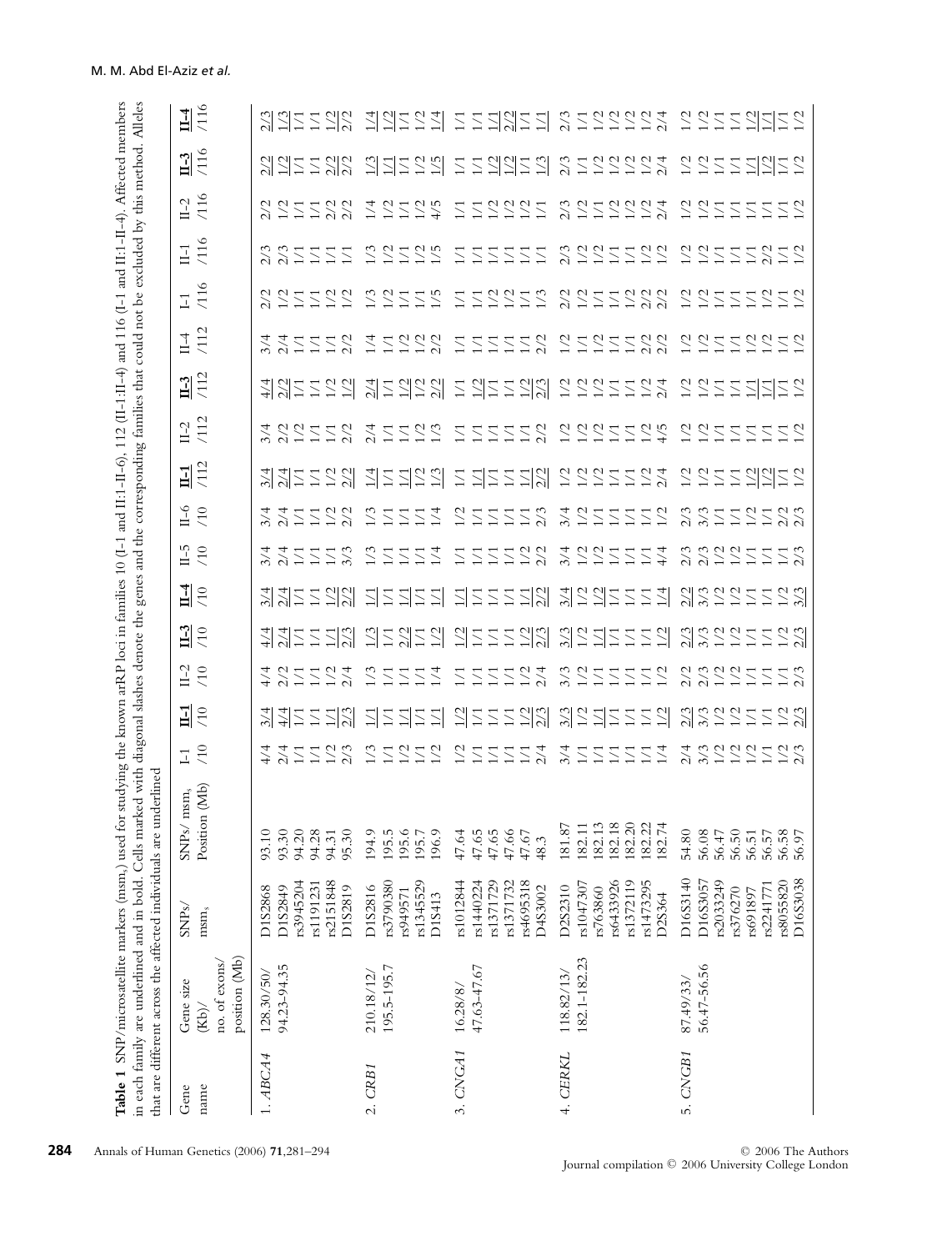| Table 1 (Continued). |                                                     |                                                                                                                    |                                                                                                                                                                                                                                |                                                                        |                                                                                            |                       |                                             |                     |            |             |                  |          |                  |                                                                         |                                    |                                                                          |                                                                    |                                    |                                                |
|----------------------|-----------------------------------------------------|--------------------------------------------------------------------------------------------------------------------|--------------------------------------------------------------------------------------------------------------------------------------------------------------------------------------------------------------------------------|------------------------------------------------------------------------|--------------------------------------------------------------------------------------------|-----------------------|---------------------------------------------|---------------------|------------|-------------|------------------|----------|------------------|-------------------------------------------------------------------------|------------------------------------|--------------------------------------------------------------------------|--------------------------------------------------------------------|------------------------------------|------------------------------------------------|
| Gene<br>name         | position (Mb)<br>no. of exons/<br>Gene size<br>(Kb) | SNPs/<br>$msm_s$                                                                                                   | Position (Mb)<br>$msm_s$<br>$\ensuremath{\mathrm{SNP}\mathrm{s}}\xspace/$                                                                                                                                                      | $\frac{1}{10}$                                                         | $\frac{1}{10}$                                                                             | $^{12}_{-10}$         | $\frac{1}{2}$                               | 밀의                  | $11-5$     | or,<br>F    | $\frac{11}{112}$ | $IL - 2$ | $\frac{13}{112}$ | $11-4$<br>$/112$                                                        | $\frac{11}{116}$                   | II-1<br>/116                                                             | $IL-2$<br>/116                                                     | $\frac{1}{116}$                    | $\frac{14}{116}$                               |
| 6. LRAT              | 155.88-155.89<br>10.2/3/                            | rs12507608<br>rs1061100<br>D4S2883<br>D4S1285<br>D4S3049<br>D4S2967<br>rs201825<br>rs201823<br>rs201822<br>D4S3021 | $15.5, 25.8, 36.8, 36.8, 37.5, 38.8, 37.5, 38.8, 39.5, 39.5, 39.5, 39.5, 39.5, 39.5, 39.5, 39.5, 39.5, 39.5, 39.5, 39.5, 39.5, 39.5, 39.5, 39.5, 39.5, 39.5, 39.5, 39.5, 39.5, 39.5, 39.5, 39.5, 39.5, 39.5, 39.5, 39.5, 39.5$ | ちょしつけいけいしょう エフリーリクタ クラククノリンプリング クラクリクション インクリプリング しょうこう こうつうしょう うらつしろう | 이제의 이름을 들어 들어 들어 있는 것이 이렇게 이렇게 나는 것이 없습니다.<br>이렇게 이렇게 그는 것이 아니라 이 있는 것이 있는 것이 있어 있어 있어 있어. | * 1 2 1 1 1 1 1 2 2 2 | <u>いかいといけにはない はくひになる</u><br>ことにはいいにはない にっぽい | というシュココココロ コメンココンジ  | 222222222  | 200555552   |                  |          |                  | שלטטלללללל טלטלטלט לללטללללל טטלט<br>שלטטלללללל טללללא ללטטלללללל שלנוא | もいひひけけけいけん けんけいけいが いいでけいけいけい ひとりける | 4 コロココココココム コムココココム ココムココココココ といういういく しょうこう こうしょう しょうこう しょうこうしょう うっこうしょう | というといいだいがく いいいいいだい いいいいいいいい とうとういう とうこく しょうこう しょうこう こうこう ういこう ういこう | 승승승승승승승승수 승규승승승실 생각생수 기술기술을 잃었습니까? | 승규는 승규는 아이들은 그 이를 들어 있어 사람들을 나는 것이 없어 사람들이 있다. |
| 7. MERTK             | 112.37-112.50<br>130.69/19/                         | rs1400323<br>rs1113418<br>rs1554215<br>rs6710591<br>D2S1896<br>D2S2269<br>D2S160                                   |                                                                                                                                                                                                                                |                                                                        |                                                                                            | こといいこという              |                                             |                     | コトレコンドル    | コトロコンピア     |                  |          |                  |                                                                         |                                    |                                                                          |                                                                    |                                    |                                                |
| 8. NR2E3             | 69.88-69.89<br>7.7/9/                               | rs2723343<br>D15S204<br>D15S131                                                                                    | 69.895<br>68.97<br>70.08                                                                                                                                                                                                       |                                                                        |                                                                                            |                       |                                             |                     |            |             |                  |          |                  |                                                                         |                                    |                                                                          |                                                                    |                                    |                                                |
| 9. PDE6A             | 149.22-149.30<br>84.13/22/                          | rs10515637<br>rs10515637<br>rs2277926<br>rs251346<br>rs152951<br>rs30826                                           | 149.22<br>149.26<br>149.26<br>149.27<br>14922<br>149.30                                                                                                                                                                        |                                                                        |                                                                                            | 2222222222            | <u>이를 이 가는 가는 것 같은 것 같</u> 습니다.             | 외를 생각물 기술 물이 좋지하는 것 | 2 こくこことこここ | 2 こくし こうここり |                  |          |                  |                                                                         |                                    |                                                                          |                                                                    |                                    |                                                |
| 10. PDE6B            | $0.609 - 0.653$<br>44.52/22/                        | rs1135375<br>D4S3360<br><b>D4S3038</b><br>D4S2936<br>D4S412                                                        | 0.105<br>0.108<br>$0.335$<br>$0.637$<br>0.682                                                                                                                                                                                  |                                                                        |                                                                                            | 22777                 |                                             |                     | 277778     | こくここと       |                  |          |                  |                                                                         |                                    |                                                                          |                                                                    |                                    |                                                |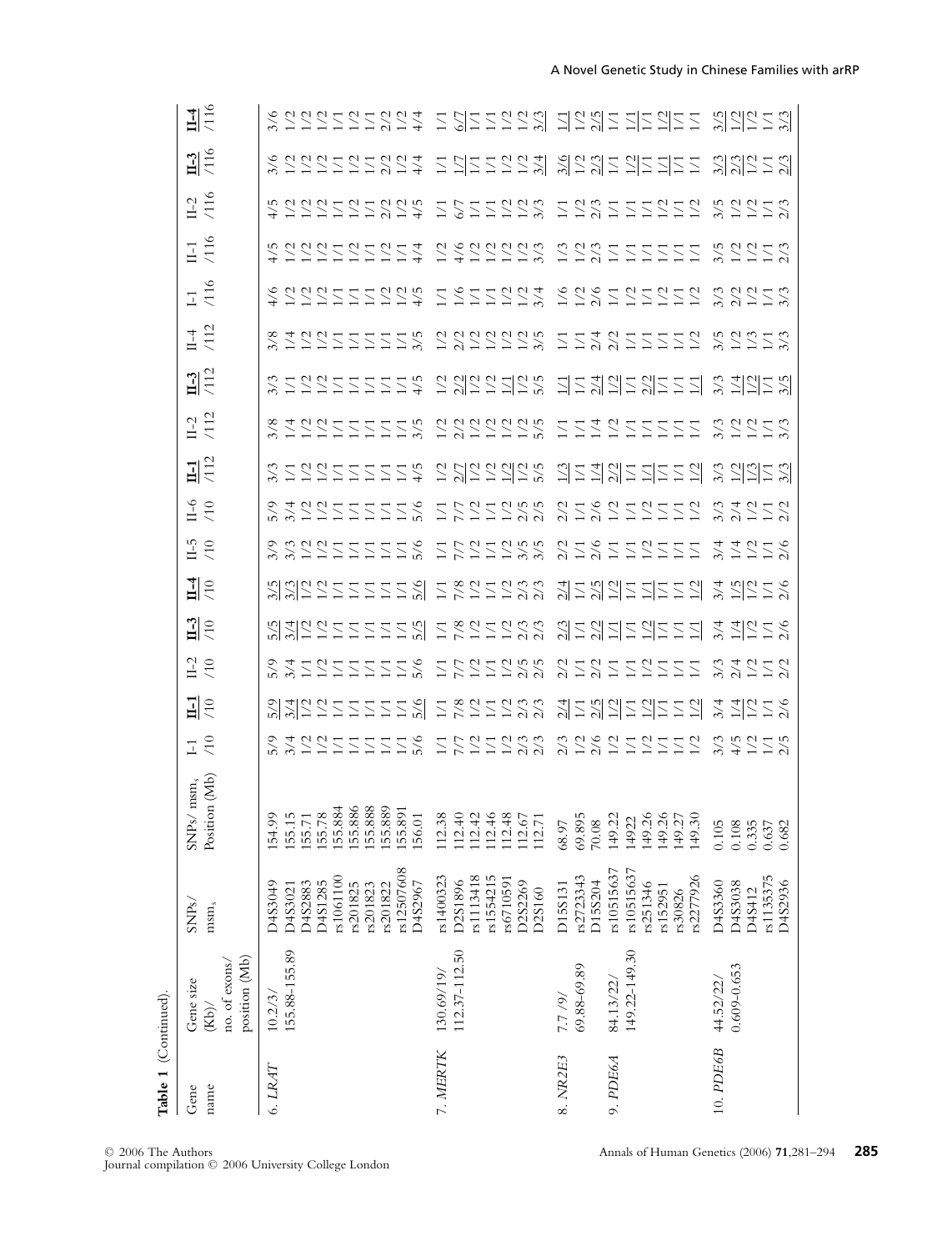| Table 1 (Continued)  |                                                     |                                                                                                                             |                                                                                                            |                                                                        |                       |                                      |                       |                                                                                                                                       |                                                                                                                                      |                                                                |                                                          |                                                                                     |                                                    |                                                  |                                                |                             |                                                  |                                           |
|----------------------|-----------------------------------------------------|-----------------------------------------------------------------------------------------------------------------------------|------------------------------------------------------------------------------------------------------------|------------------------------------------------------------------------|-----------------------|--------------------------------------|-----------------------|---------------------------------------------------------------------------------------------------------------------------------------|--------------------------------------------------------------------------------------------------------------------------------------|----------------------------------------------------------------|----------------------------------------------------------|-------------------------------------------------------------------------------------|----------------------------------------------------|--------------------------------------------------|------------------------------------------------|-----------------------------|--------------------------------------------------|-------------------------------------------|
| Gene<br>name         | position (Mb)<br>no. of exons/<br>Gene size<br>(Kb) | SNPs/<br>$\rm{msm}_{\rm s}$                                                                                                 | Position (Mb)<br>${\rm SNPs}/$ msm,                                                                        | $\frac{1}{10}$                                                         | $\frac{1}{10}$        | $\frac{1}{10}$                       | $\frac{1}{10}$        | $\frac{14}{10}$                                                                                                                       | $\frac{0}{\sqrt{10}}$<br>$\frac{0}{5}$                                                                                               | '112<br>$\Xi$                                                  | /112<br>$II-2$                                           | $\frac{1}{112}$                                                                     | $\frac{114}{112}$                                  | $\frac{11}{116}$                                 | II-1<br>/116                                   | $II - 2$<br>/116            | $\frac{1}{116}$                                  | $\frac{114}{116}$                         |
| 11. RGR              | 85.99-86.00<br>14.09/7/                             | D10S1686<br>D10S573<br>rs738786                                                                                             | 86.00<br>86.29<br>85.                                                                                      | 222                                                                    | 기능화                   | $\frac{2}{2}$                        |                       | $\frac{1}{4}$                                                                                                                         |                                                                                                                                      | $2/2$<br>$\frac{2}{1}$                                         |                                                          | $\frac{2}{11}$                                                                      | $\Xi$                                              | 222                                              |                                                | 255                         | 25.5                                             | 2152                                      |
| 13. RLBP1<br>12. RHO | 6.71/5/130.730-130.736<br>87.554-87.565<br>11.82/9/ | D15S1045<br>rs2070780<br>D15S202<br>D15S979<br>rs7984                                                                       | 130.730<br>87.39<br>86.63<br>87.56<br>87.80                                                                | 52522                                                                  | 김╣씡증증                 | こくたいこ                                | 2822                  | $\frac{2}{3}$<br>$\frac{2}{2}$<br>$\mathbb{Z}^4$                                                                                      | 4/5<br>$\geq$<br>$\mathbb{S}$<br>$\geq$                                                                                              | Ξ2<br>$\frac{4}{4}$<br>$\frac{3}{4}$                           | $\frac{4}{2}$ $\frac{4}{2}$<br>$\geq$<br>Ξ               | 의외의국                                                                                | $\geq$<br>$\frac{2}{4}$<br>3/4<br>Ξ<br>Ξ           |                                                  |                                                | 25222                       | <u>김 위심</u> 등 등                                  | <u>리웨잉 등</u>                              |
| 14. RPE65            | 68.667-68.688<br>21.2/14/                           | rs3125898<br>D1S410<br>D1S219<br>D1S198                                                                                     | 66.78<br>68.67<br>67.91<br>69.61                                                                           | 227<br>5/7                                                             | 2524                  | $\frac{8}{22}$ $\frac{24}{4}$<br>5/7 | 5227                  | $\frac{8}{1}$<br>$\geq$<br>3/4<br>2<br>$\frac{8}{1}$<br>$\geq$<br>$\frac{3}{4}$<br>2                                                  | $\frac{8}{1}$<br>$\overline{2}$<br>3/4<br>2                                                                                          | 25.74                                                          | $\frac{4}{4}$<br>$\geq$<br>$\sum$<br>7.7                 | 255<br>$\frac{4}{4}$                                                                | $\frac{4}{1}$<br>$\frac{3}{4}$<br>$\sum_{i=1}^{n}$ | $\frac{4}{5}$<br>521                             | $227$<br>$-27$<br>$\frac{4}{4}$                | 5/5<br>1/6<br>$\frac{1}{2}$ | $\frac{4/5}{6/7}$<br>$\frac{1}{2}$ $\frac{4}{4}$ | $\frac{4}{2}$ $\frac{8}{2}$ $\frac{2}{2}$ |
| 15. SAG              | 233.881-233.920<br>39.07/15/                        | rs12623795<br>rs11891546<br>rs1978921<br>rs2304777<br>rs3792100<br>rs3792097<br>rs1000141<br>rs1046974<br>D2S2344<br>D2S206 | 233.152<br>233.416<br>233.888<br>233.892<br>233.899<br>233.903<br>233.907<br>233.920<br>233.897<br>233.881 | 525252525575                                                           | <i>치상금공 지키를 하</i> 급 같 | さんこうこここういこ                           | <u> 김영중중 김김</u> 준영중 2 | $\frac{4}{5}$<br>$\geq$<br>$\geq$<br>$\geq$<br>$\frac{4}{4}$<br>$\sum$<br>$\sum$<br>$\sum$<br>$\sum$<br>Ξ<br>刹금을 읽었을 뒤올 물<br>$^{1/5}$ | 1/5<br>$\frac{1}{2}$<br>3/4<br>$\frac{2}{2}$<br>$\mathbb{Z}$<br>$\geq$<br>$\overline{11}$<br>$\overline{11}$<br>$\overline{11}$<br>Ξ | 2 さこここ<br>$\Xi$<br>ΞZ<br>$\overline{\Sigma}$                   | 525<br>522<br>2321<br>$\overline{\Sigma}$                | 2371<br>$\Xi \Xi$<br>$\overline{2}$<br>$\overline{11}$<br>$\sum$<br>$\Xi$<br>$\sum$ | 2777277777                                         | 2 3 2 2 2 2 2 2 2 2 2                            | c s z z z z z z z z z<br>2 s z z z z z z z z z | 222222222222                | 2 もけこいについこと                                      | 응 워글을 읽을 걸을 들었                            |
| 16. TULP1            | 35.57-35.58<br>15.00/15,                            | rs2273000<br>D6S1611<br>D6S291                                                                                              | 35.48<br>35.58<br>36.37                                                                                    |                                                                        |                       | $\frac{2}{1}$ $\frac{2}{1}$          |                       | $\frac{2}{3}$<br>2/2<br>$\frac{1}{2}$<br>3/3                                                                                          | $\frac{1}{2}$<br>$\frac{2}{2}$<br>3/3<br>$\geq$<br>$\overline{2}$                                                                    | 25                                                             | $\frac{2}{2}$<br>$\Sigma$                                |                                                                                     | $\frac{2}{2}$<br>2/3<br>$\overline{1/1}$           | 1/3<br>$\overline{2}$<br>$\overline{\mathbf{1}}$ |                                                |                             | $\frac{3}{4}$                                    |                                           |
| 17. USH2A            | 213.86-214.66<br>249.44/21/                         | rs1324330<br>D1S2703<br>D1S2827<br>D1S227                                                                                   | 214.20<br>214.45<br>215.36<br>211.15                                                                       | $\begin{array}{c}\n 228 \\  235 \\  255 \\  265 \\  248\n \end{array}$ |                       | 32352                                | 22222222222           | 5/9<br>$\frac{2}{2}$<br>$\overline{11}$<br>5.322                                                                                      | 3/5<br>$\overline{2}$<br>5/1                                                                                                         | $\frac{2}{8}$ $\frac{2}{9}$<br>$\frac{2}{2}$<br>1/1            | $\frac{2}{8}$<br>3/4<br>$\frac{2}{2}$<br>$\overline{11}$ | <u> 경</u> 품 기술 기술 기                                                                 | 28.5<br>$\frac{2}{2}$                              | 15.828                                           | 22252222                                       | * 1275222<br>* 1275272      | 25.22                                            | 32372                                     |
| 18. RP22             | 19.17-22.94<br>3.77/                                | D16S3041<br>D16S3046<br>D16S3068<br>D16S3100<br>D16S403                                                                     | 19.30<br>20.79<br>22.94<br>25.47<br>26.48                                                                  | 2 5 5 2 3<br>2 5 5 7 3                                                 | <u>김김양 대양</u>         | 35523                                | <u> 김 씨</u> 은 김 씨     | 2222<br><u> 김 의중 의원</u>                                                                                                               |                                                                                                                                      | $\frac{16}{2}$ 3/3<br>$\frac{12}{2}$ 3/3<br>$\frac{12}{2}$ 3/3 | $rac{6}{4}$<br>3/4                                       | $\frac{4}{3}$ $\frac{10}{3}$ $\frac{2}{3}$ $\frac{2}{3}$                            | $rac{6}{4}$<br>さいひこう<br>インクリー                      | さんこう<br>2/3                                      | 27272                                          | 22222                       | 경찰성경                                             | 33333                                     |

**286** Annals of Human Genetics (2006) **71**,281–294 C 2006 The Authors Journal compilation C 2006 The Authors College London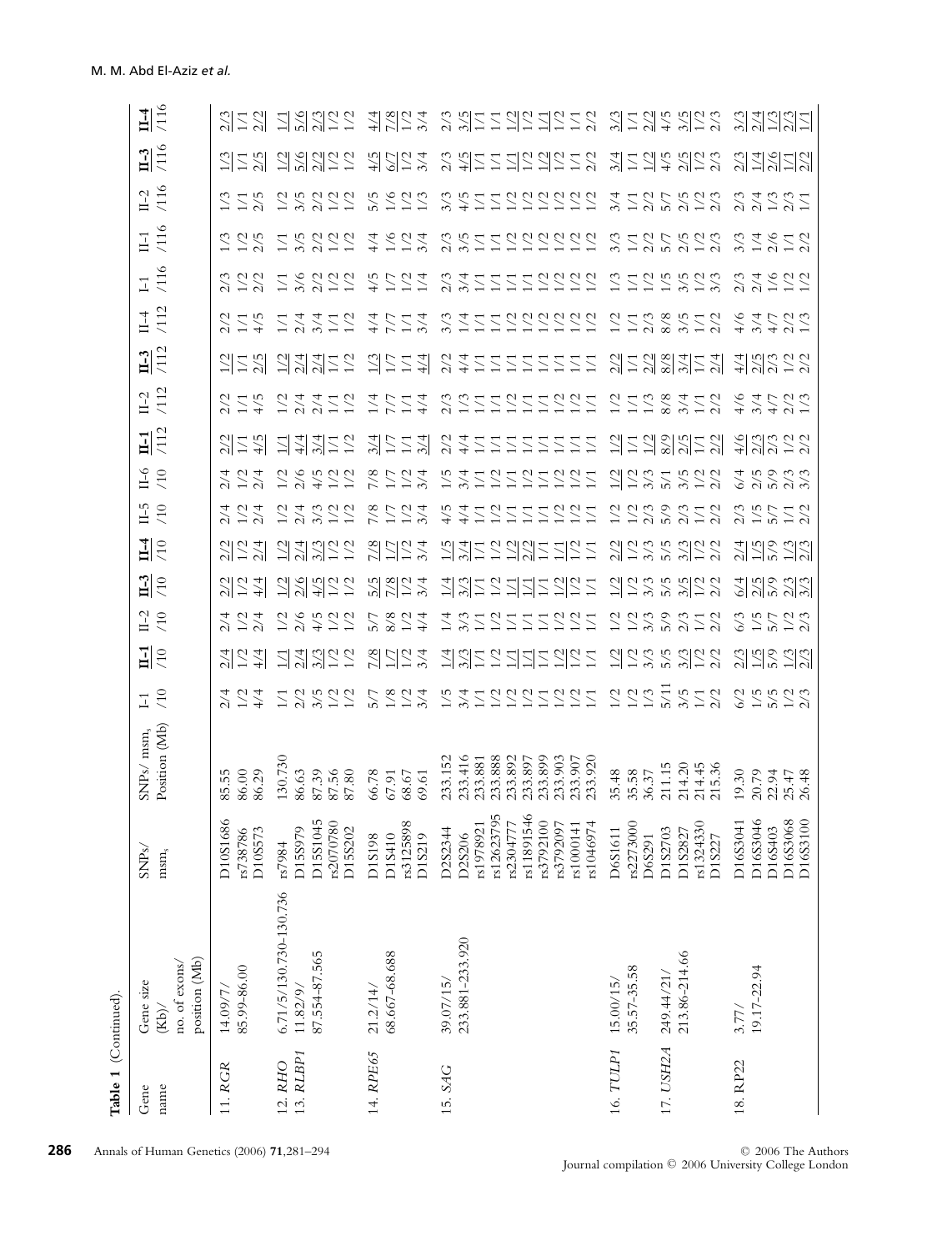| Table 1 (Continued). | Gene<br>name                                        | 19. RP28 3.39/              | 20. RP29                                                                       | 21. RP32                    |
|----------------------|-----------------------------------------------------|-----------------------------|--------------------------------------------------------------------------------|-----------------------------|
|                      | position (Mb)<br>no. of exons/<br>Gene size<br>(Kb) | 62.67-66.06                 | 173.31-180.41<br>7.1/                                                          | 101.74-110.68<br>8.94/      |
|                      | SNP <sub>S</sub> /<br>msm <sub>s</sub>              | C6Z2293<br>D2S147<br>D2S380 | D4S1597<br>D4S1595<br><b>065135</b><br>D4S2920<br>D4S415                       | O1S2726<br>D1S206<br>D1S495 |
|                      | (Mb)<br>$nsm_s$<br>SNPs/ n<br>Position              | 64.02<br>65.50<br>65.80     | 174.55<br>175.92<br>178.94<br>170.20<br>184.70                                 | 101.46<br>102.33<br>110.80  |
|                      | $\frac{1}{10}$                                      |                             | キワム ひワムレカ ハイ8<br>キロム ひしんしん ハイ8                                                 |                             |
|                      | $\frac{1}{10}$                                      |                             | 当日취 응日위원원 윙윙동                                                                  |                             |
|                      | $\frac{1}{10}$                                      |                             | ようり こうさんこう とさんさん しょうしょう しょう                                                    |                             |
|                      | $\frac{1}{10}$                                      |                             | 当日참 응립원심 경찰의                                                                   |                             |
|                      | $\frac{14}{10}$                                     |                             | 취임성 중립위심성 정립인                                                                  |                             |
|                      | $\frac{0}{5}$                                       |                             |                                                                                |                             |
|                      | $\frac{6}{10}$                                      |                             | ようし とうじょく じょうさん しょうしょう しょうしょう                                                  |                             |
|                      | $\frac{11}{112}$                                    |                             | 324 35334 324                                                                  |                             |
|                      | $11-2$                                              |                             | ente de l'aligne<br>Sur de l'aligne de l'aligne<br>Sur de l'aligne de l'aligne |                             |
|                      | 112                                                 |                             | 333 32334 323                                                                  |                             |
|                      | $\frac{1}{4}$ $\frac{4}{12}$                        |                             |                                                                                |                             |
|                      | $1 - 1$<br>$(116)$                                  |                             | ハイル おようごう クラムトル しょうしょう しょうしょう しょうしょう                                           |                             |
|                      | $\frac{11}{116}$                                    |                             | トトル めんちつう クトルトリス しょうしょう しょうしょう                                                 |                             |
|                      | $\frac{11-2}{116}$                                  |                             | トトォ とうどうこう パイト<br>イトス こうさん                                                     |                             |
|                      | $\frac{1}{116}$                                     |                             | 원님의 응명하였습니다.                                                                   |                             |
|                      | $\frac{14}{116}$                                    |                             | 2011 2011 2012 2014                                                            |                             |

A Novel Genetic Study in Chinese Families with arRP

unable to exclude them as disease-causing genes (Table 1). The genes were amplified and sequenced as previously described (Abd El-Aziz *et al.* 2005).

*GeneChip Mapping 10K Array:* DNA samples from seven affected individuals and three unaffected carriers were genotyped by total genome-sampling analysis using the Affymetrix 10K GeneChip Mapping Array (version Xba142). The median physical distance between SNPs and their average heterozygosity were 105 kb and 0.37, respectively, predicting an average spacing of 3 fully informative markers per 1 Mb. Genotypes for 10204 SNPs were called by the GeneChip DNA Analysis Software (GDAS v3.0, Affymetrix). The detailed methodology for genotyping using the GeneChip array has been previously described (Sellick *et al.* 2004).

*Analysis of the GeneChip Mapping 10K Array:* The analysis of the data was performed using the ALOHOMRA software (Rüschendorf & Nürnberg, 2005). Mendelian errors and the correct relationships within the families were checked using the PedCheck and GRR programs, respectively (O'Connell & Weeks, 1998; Abecasis *et al.* 2001). Identification and deletion of non-Mendelian errors and unlikely genotypes was performed. Uninformative SNPs were removed from the data by Merlin (Abecasis *et al.* 2001). For parametric linkage analysis, the data were converted for Genehunter, where the analysis was done in subsets of markers in a non-overlapping moving window. The haplotyping data were then used from the Genehunter file. The software searched for regions of shared haplotypes between the affected members in each family; we then combined the data from the three families in order to identify the regions of shared haplotypes. Further investigations of these regions were based on two criteria: 1. 10 or more consecutive SNPs were shared between all families, ensuring that the parents were heterozygous. 2. the shared region spanned at least a 3 Mb interval.

*Mutation screening of the VSX1 gene:* Five pairs of primers were designed in order to screen the coding regions together with the splice sites (GT/AG) and the 5 UTR, of the *VSX1* gene (Table 2). The genes were amplified and sequenced as previously described (Abd El-Aziz *et al.* 2005).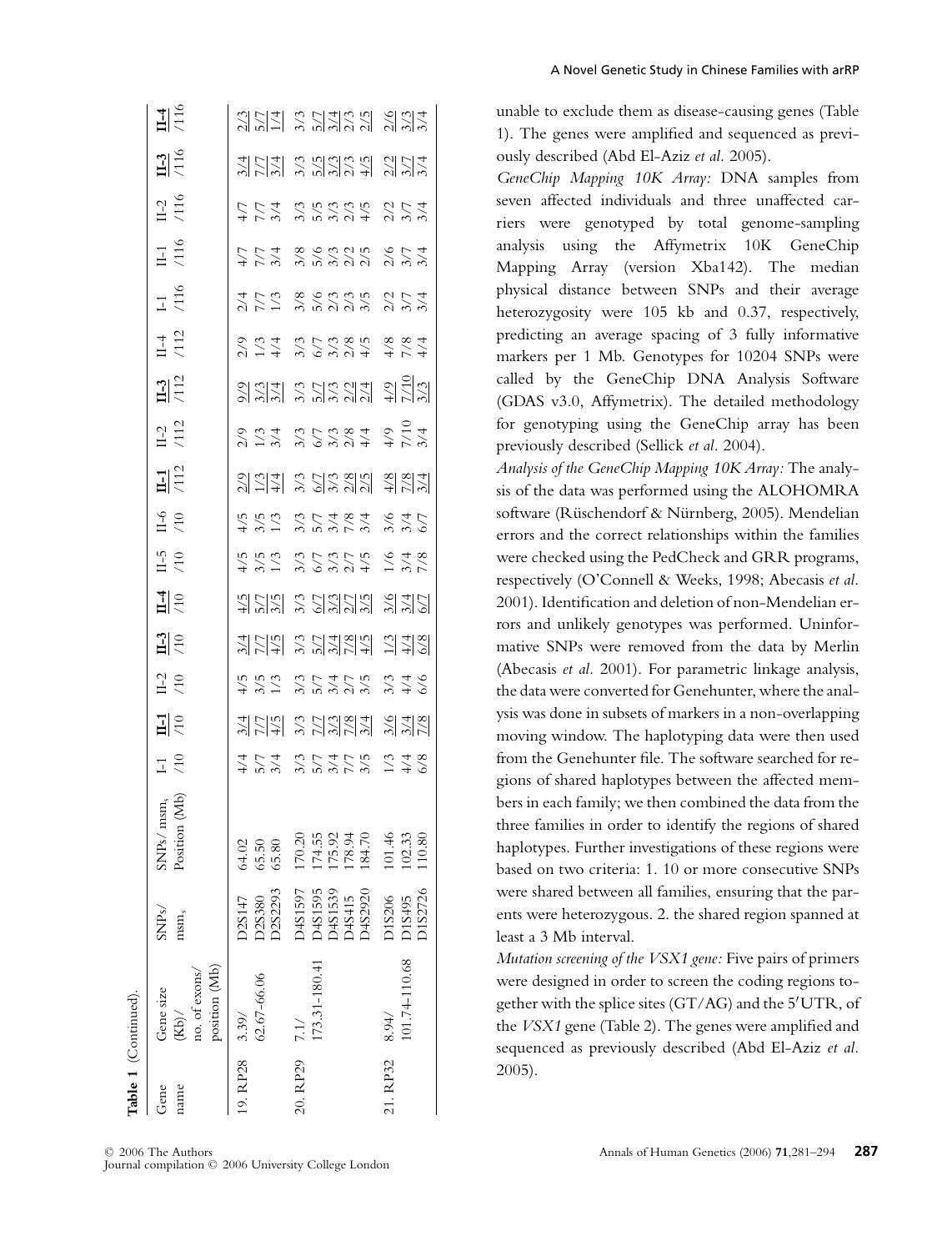| Exon no.  | Sequence $(5' \dots 3')$     | Product<br>size $(bp)$ | MgCl <sub>2</sub>         | Temp.          |
|-----------|------------------------------|------------------------|---------------------------|----------------|
| Exon 1 F  | GCGGAGTCACTGTCCCTTAC         | 940                    | $0795$ AB mix             | $58.5^\circ$ C |
| Exon 1 R  | GGGATTTAGGATGCAGCAAG         |                        |                           |                |
| Exon 2F   | AATAGCAGCAGCCATTTTGG         | 399                    | $1.5 \text{ }\mathrm{mM}$ | $57^\circ$ C   |
| Exon $2R$ | <b>CCGGGCCATAAATTCTCAG</b>   |                        |                           |                |
| Exon 3F   | <b>CATTCAGAGGTGGGGTGTTC</b>  | 422                    | $1.5 \text{ }\mathrm{mM}$ | $57^\circ$ C   |
| Exon 3 R  | AGCTCTTGTGGTGCCTTCAG         |                        |                           |                |
| Exon 4F   | <b>CCTCGGGAGCTATTTCCTTC</b>  | 432                    | $1.5 \text{ }\mathrm{mM}$ | $57^\circ$ C   |
| Exon $4R$ | ACTGACGTTGCTTTGCTTTG         |                        |                           |                |
| Exon $5F$ | <b>CCAATGCCAATCACTGTGTC</b>  | 696                    | $1.5 \text{ }\mathrm{mM}$ | $57^\circ$ C   |
| Exon $5R$ | <b>CCCTAGGTCACTCATCTGTCC</b> |                        |                           |                |

**Table 2** Primers designed for amplification of VSX1 gene

## **Results**

### **Clinical Data**

All affected subjects had clinical manifestations of RP, including variable grades of low visual acuity, waxy pallor of the optic disc, attenuation of the retinal blood vessels, bone spicule pigmentation and flat or absent ERG. The clinical data of the patients are described in Table 3.

## **SNP/microsatellite marker analyses and mutation screening of the 17 known arRP genes**

Intergenic SNP analysis enabled the exclusion of 13 out of 17 known genes, since non-segregation of the haplotypes within affected family members in a given gene ruled out its involvement in the pathogenesis of the disease (Table 1). However, four remaining genes (*CERKL* and *LRAT* in families 112 and 114, *SAG* in family 112, and *MERTK* in family 10) were not excluded by this approach, as all the SNPs screened were segregating with the disease phenotype. Consequently, microsatellite markers spanning these four genes were investigated. Although the markers were highly informative, the four genes could not be excluded. Thus, it was mandatory to screen these genes for mutations in their corresponding families by direct sequence analysis. Mutation screening of the coding regions, splice sites and the 5 UTR of these four genes revealed no pathological sequence alterations, and they were consequently excluded as disease causing for RP in our families. However, it is important to consider that the methodology used in this study cannot detect large heterozygous deletions or intronic mutations.

*Microsatellite marker analysis of the remaining 5 known arRP loci:* Microsatellite marker analysis excluded four of the remaining 5 arRP loci (*RP22*, *RP25*, *RP28*, *RP29* and *RP30*) by achieving LOD scores of minus infinity for the analysed markers. Only the *RP25* locus could not be excluded in the studied families, where LOD scores suggestive of linkage were obtained (Figure 3).

*GeneChip Mapping 10K Array and further analysis:* The GeneChip mapping data showed that the affected members from each family shared multiple regions of haplotype. By combining the data from the three families, three regions of tentative linkage were identified (Table 4). The largest region was at the 6p12.1-q12 (*RP25*), followed by regions at 20p11.21-q12 and 6q24.3-q25.3, corresponding to 16.1, 15.2 and 9.7 Mb intervals, respectively. Further investigation of these regions using highly informative microsatellite markers confirmed linkage to the *RP25* locus, a well defined locus for recessive RP. The density of markers in this interval was increased in order to achieve the maximum LOD score for each of the families studied and to identify new crossovers. All the studied markers in the vicinity of *RP25* generated positive LOD scores. We pooled the linkage data from all families, as previously stated. A maximum LOD score of 3.27 for the marker D6S1681 at  $\theta = 0$  was generated (Table 5). Recombination events defined a critical interval spanning ∼10 cM interval on chromosome 6, between markers D6S294 and D6S460 (Figure 3), which was similar to a previous report in Spanish families with arRP (Ruiz *et al.* 1998), and the disease interval could not be further refined. However, in case of the 6q24.3-q25.3 and the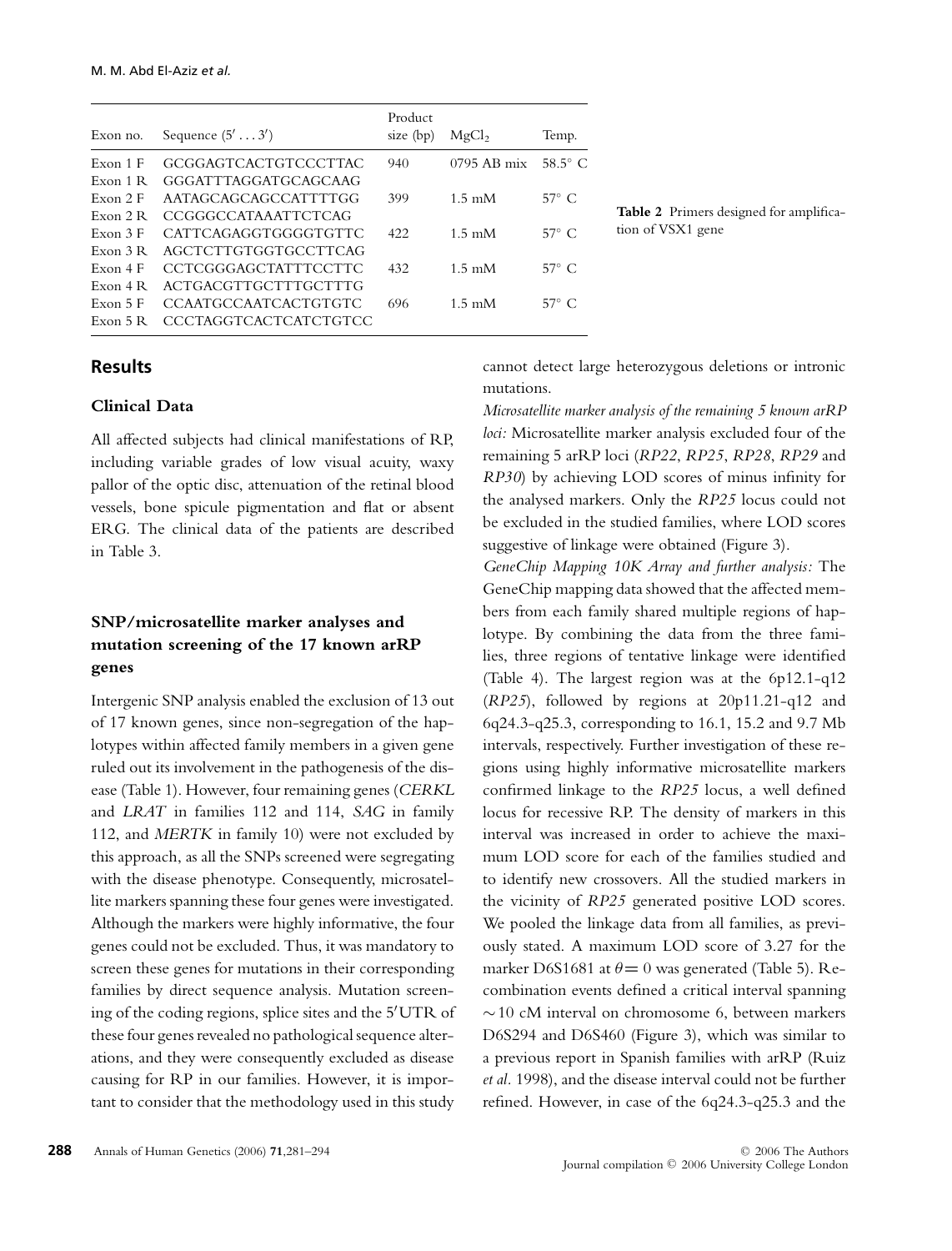|           | lable 3 Clinical data of the patients participating |   |    | n the study   |                                                                                                          |                                                                                                                          |                    |                                                                  |                                           |            |
|-----------|-----------------------------------------------------|---|----|---------------|----------------------------------------------------------------------------------------------------------|--------------------------------------------------------------------------------------------------------------------------|--------------------|------------------------------------------------------------------|-------------------------------------------|------------|
| ou vlimes | Patient no. Sex                                     |   |    | Age of Onset  | VA OD unaided                                                                                            | VA OS unaided                                                                                                            | Visual filed       | RP changes                                                       | Optic disc                                | Nyctalopia |
|           |                                                     |   |    | $\frac{2}{3}$ | $20/30^{-2}$                                                                                             |                                                                                                                          | <b>Constricted</b> |                                                                  |                                           |            |
|           |                                                     |   |    | 36            |                                                                                                          |                                                                                                                          | Constricted        |                                                                  | Mild pallor<br>Mild pallor<br>Mild pallor |            |
|           |                                                     |   |    | $\approx$     |                                                                                                          |                                                                                                                          | Constricted        |                                                                  |                                           |            |
|           | E                                                   |   | 52 |               |                                                                                                          |                                                                                                                          | Constricted        |                                                                  |                                           |            |
|           | $1 - 3$                                             |   |    | $\equiv$      |                                                                                                          |                                                                                                                          | Constricted        |                                                                  |                                           |            |
|           | $1 - 3$                                             | Σ | 34 | 22            | $\begin{array}{l} 20/50 \\ 20/30^{-3} \\ 20/50^{-2} \\ 20/30 \\ 20/30 \\ 0.3 + \\ 20/100 \\ \end{array}$ | $\begin{array}{l} 20/30^{-1} \ 20/40 \ 20/30^{-3} \ 20/30^{-3} \ 20/30 \ 20/30 \ 0.3+ \ 0.3+20/100 \ 20/100 \end{array}$ | Constricted        | Diffuse<br>Diffuse<br>Diffuse<br>Sectorial<br>Diffuse<br>Diffuse |                                           |            |
|           |                                                     |   |    |               |                                                                                                          |                                                                                                                          | Constricted        |                                                                  |                                           |            |
|           |                                                     |   |    |               |                                                                                                          |                                                                                                                          |                    |                                                                  |                                           |            |

20p11.21-q12 loci, additional work ruled out linkage to 6q24.3-q25.3 and narrowed the interval of the 20p11.21-q12 region to 8 Mb with a maximum LOD score for all families of 1.48 at  $\theta = 0$  for the marker D20S484 (Figure 4). It is interesting to note that there was no common allele between the studied families in the regions suggestive of linkage. Ultimately, this can rule out the possibility that the mutation in the causative gene will be due to a common founder effect.

*Bioinformatic analysis of the regions with positive LOD scores:* The work described had identified two regions of interest, one at chromosome 6p12.1-q12 and the other at 20p11.21-q12, for detailed computational analysis (Figures 3 and 4, respectively). The 8 Mb interval in 20p11.21-q12 contains approximately 100 genes and by studying their function no good candidates for RP were identified, apart from the*VSX1* gene that was previously reported to be expressed in the inner nuclear layer of the adult retina. Similarly, for *RP25* at 6q we are fully aware that there are at least 105 genes in this interval. None of these genes are retina specific but some are expressed in the retina, and until now we and others have excluded some of these genes as disease-causing for recessive RP (Abd El-Aziz *et al.* 2005, 2006; Marcos *et al.* 2000, 2002, 2003; Li *et al.* 2001; Barragan *et al.* 2005a, 2005b).

*Mutation screening of the VSX1 gene:* Mutation screening of the *VSX1* gene revealed no pathological changes in all 3 families studied. However, three SNPs were identified, two of which were novel. The novel SNPs were a heterozygous transition of C to T 13 bp upstream of exon 1, and a heterozygous transition of G to A at nucleotide position 700, depicting a change of amino acid from arginine to glutamine at codon 222. All changes were assigned a nucleotide number starting at the first translated base of the *VSX1* gene according to the Genbank entry NM<sub>-014588</sub>.

The identified SNPs segregated with the disease phenotype, and were detected with an allele frequency of 4.7 and 8.3% in 100 control chromosomes, respectively. Thus, based on these data it is highly likely that *RP25* could be the locus responsible for linkage in our families.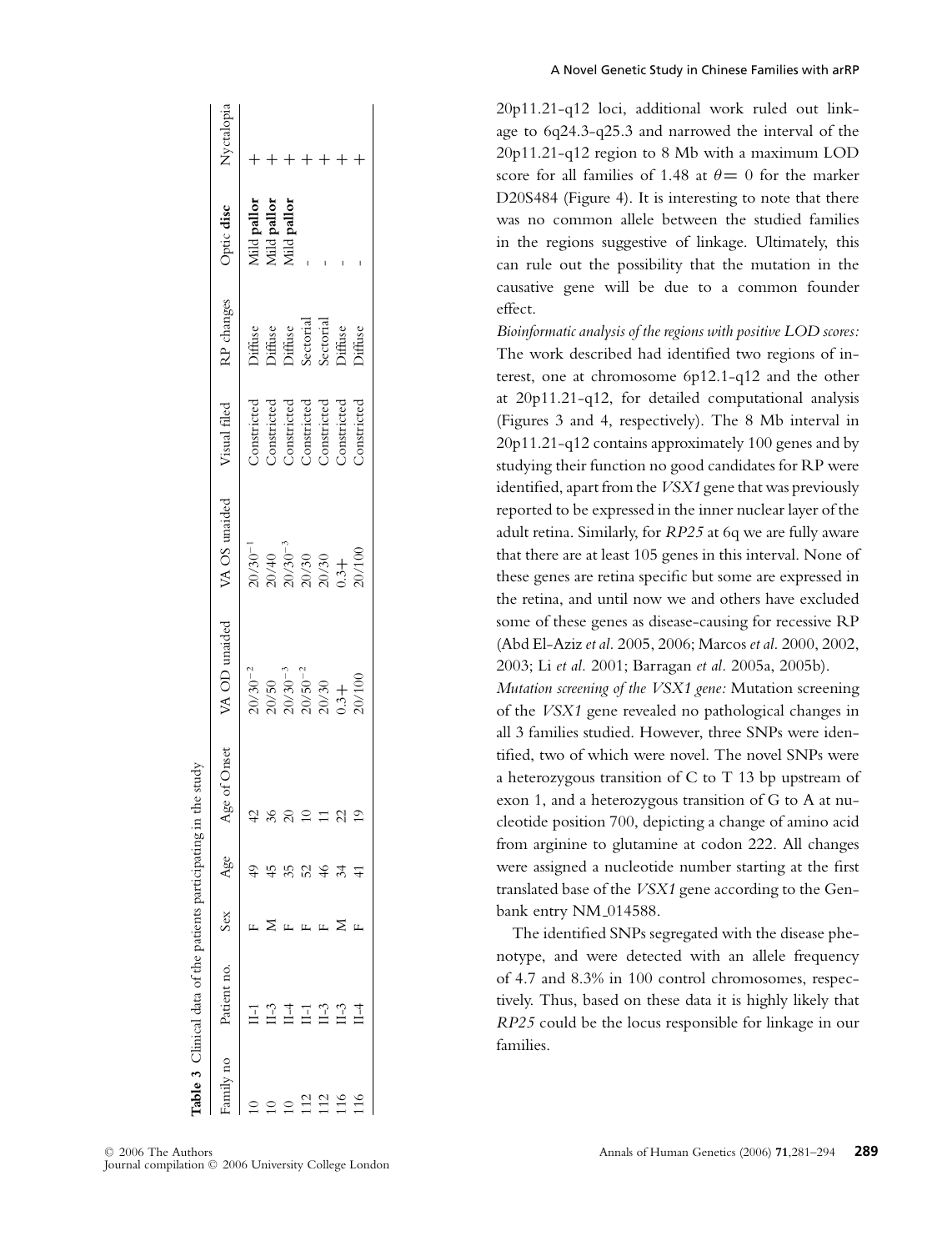

**Figure 3** Haplotypes of families 10, 112 and 116 using microsatellite markers on 6p12.1-q12. Recombination events between markers D6S294 and D6S460 are shown in families 112 and 116. The maximum LOD score for D6S1681 is shown in bold.

#### **Discussion**

Herein we report the linkage of three nonconsanguineous Chinese families with arRP to the *RP25* locus at chromosome 6p12.1-q12. In addition, we propose a systematic method for identifying disease loci in small non-consanguineous recessive families (Figure 1). Initially, a SNP analysis approach was undertaken to identify if any of the 17 known arRP genes showed linkage in the families studied. It is generally accepted that one crossover in 100 meioses relates to a genetic distance of 1 cM, and on average this equates to a physical distance of 1 Mb. For that reason, our selection of three or more SNPs per gene should be sufficient to exclude the gene if a crossover is observed, since the physical size of the 17 recessive RP genes ranged between 4-250 kb. The SNP approach proved to be effective in excluding these genes, particularly if more than two affected individuals were evaluated per family. Microsatellite markers were adopted on two occasions: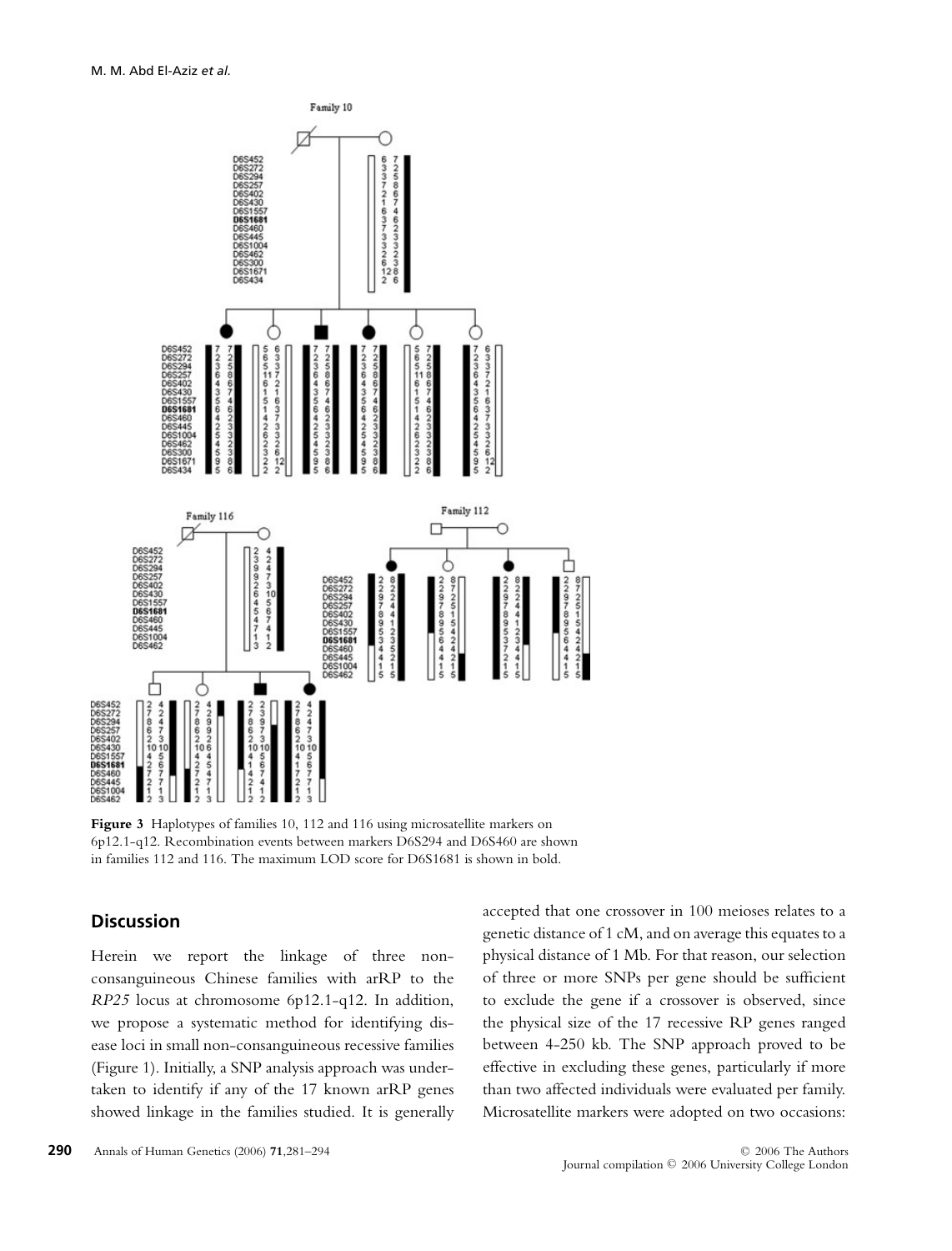|                     |           |            |            | Minimum interval |
|---------------------|-----------|------------|------------|------------------|
| Regions             | Family 10 | Family 112 | Family 116 | in all Families  |
| $6p12.1-q12$ (RP25) |           |            |            |                  |
| Interval in cM      | 68        | 24.9       | 5.9        | 5.9              |
| Interval in Mb      | 87.5      | 31.8       | 16.1       | 16.1             |
| No. of SNPs         | 332       | 116        | 41         | 41               |
| $6q24.3-q25$        |           |            |            |                  |
| Interval in cM      | 33.8      | 26.4       | 16.9       | 16.9             |
| Interval in Mb      | 19.2      | 15.9       | 9.7        | 9.7              |
| No. of SNPs         | 102       | 85         | 50         | 50               |
| $20p11.21-q12$      |           |            |            |                  |
| Interval in cM      | 43.1      | 8.6        | 27.7       | 8.6              |
| Interval in Mb      | 33.6      | 15.2       | 26.6       | 15.2             |
| No. of SNPs         | 120       | 29         | 77         | 29               |

**Table 4** Common regions of shared haplotype in each family and in all families using the 10K GeneChip array

cM: genetic distance, Mb: physical distance, No. of SNPs: number of SNPs in each region

1) if the SNPs showed segregation of the haplotypes with the disease in any of the 17 genes; 2) for studying the 5 loci where the genetic interval was large. However, in this study neither the SNPs nor the microsatellite markers were able to exclude four of the genes studied where the haplotype within the families segregated with the disease phenotype. Hence, we performed direct sequence analysis of these genes in their corresponding families in order to search for mutations or to exclude these genes as being disease causative. This was both cost-and time-effective in comparison to sequencing all known recessive genes in all families. Subsequently, all families studied were subjected to a whole genome scan using the 10K GeneChip to search for regions of common haplotypes between the families studied.

To the best of our knowledge, this is the first application of the 10K array in non-consanguineous autosomal recessive RP families. It has been reported that the 10K SNP-chip has a >99% chance in detecting heterozygosity, compared to a 70% chance in the case of microsatellite markers, and consequently in exclusion of linkage (Woods *et al.* 2004). Thus the 10K GeneChip also has a potential role in homozygosity mapping. However, we are presented with a different scenario in the case of non-consanguineous families, where the mutation is probably compound heterozygous and so no regions of homozygosity are expected. Thus, in our study we used the 10K GeneChip in order to detect regions of shared haplotypes between the affected members in each family, which was followed by combining the data from different families.

The data obtained from the GeneChip mapping 10K array showed that there were three regions of shared haplotype, 6p12.1-q12, 20p11.21-q12 and 6q24.3-q25.3, between all 3 families across the whole genome. Further genetic analysis of these three loci with highly informative markers excluded the region of linkage at the telomeric end of chromosome 6, and reduced the interval on chromosome 20 to 8 an Mb region which contained a good candidate gene, *VSX1.* Even though this gene has been implicated in the pathogenesis of posterior polymorphous dystrophy and keratoconus, its expression is mainly in the retina and not in the cornea or the lens (Heon *et al.* 2002). However, our data showed no pathological changes in this gene and therefore it was excluded as disease-causing in our families. Therefore, combining the data obtained from both microsatellite markers and the 10K GeneChip suggests that our families are probably linked to the *RP25* locus.

The linkage data reported here is similar to that previously reported in Spanish and Pakistani families with arRP (Ruiz *et al.* 1998; Khaliq *et al.* 1999), signifying that *RP25* might be a major locus for recessive RP. However, this will eventually be clarified when the *RP25* gene is cloned and additional mutations in a larger collection of arRP families and sporadic cases have been detected. So far, a number of genes have been excluded from RP25 but many genes remain to be screened (Abd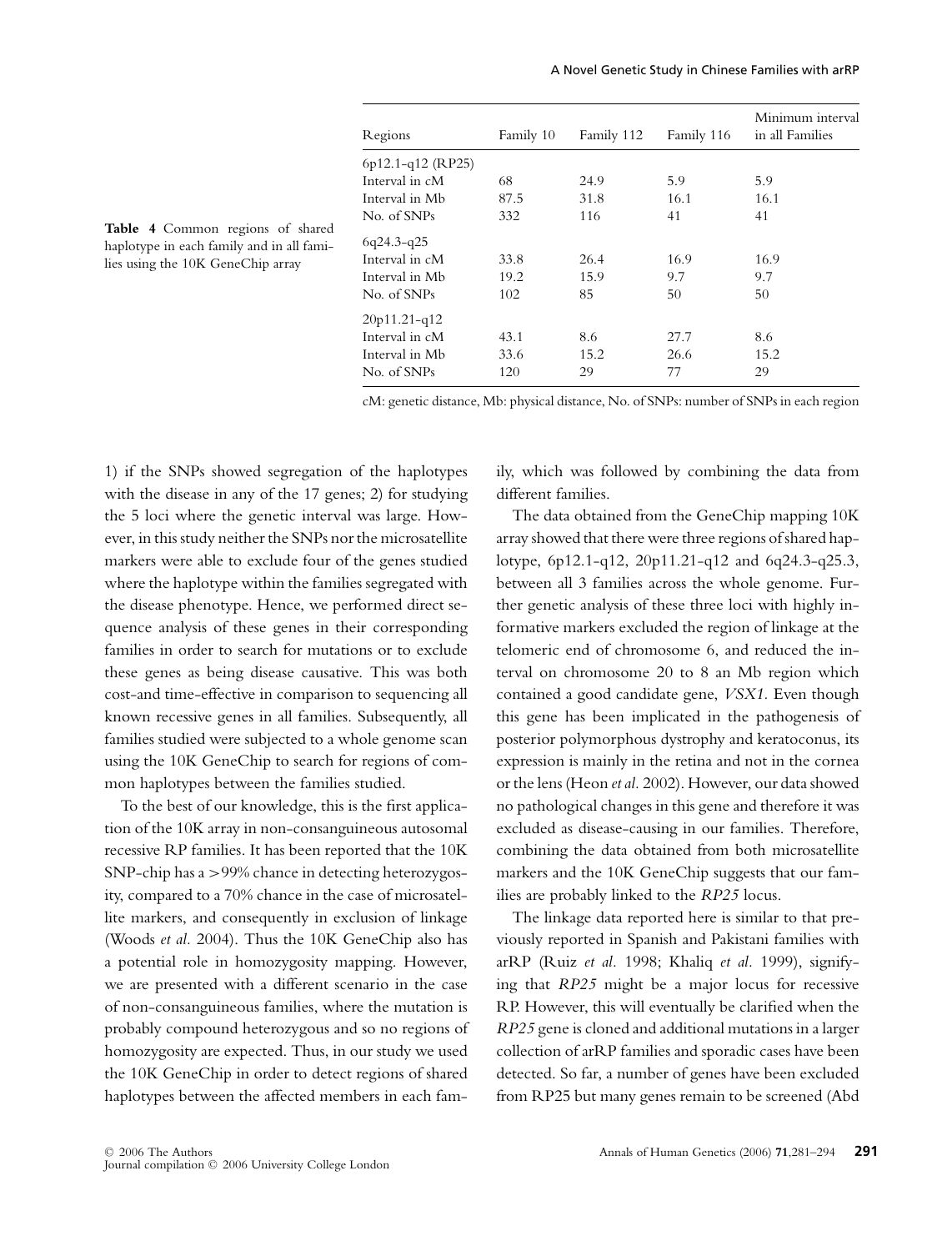| Theta (q)<br>Markers/F | 0.00      | 0.01     | 0.05     | 0.10     | 0.2      | 0.3      | 0.4       |
|------------------------|-----------|----------|----------|----------|----------|----------|-----------|
| D6S452 (10)            | 1.57      | 1.54     | 1.4      | 1.2      | 0.83     | 0.44     | 0.12      |
| (112)                  | $-0.03$   | $-0.013$ | $-0.012$ | $-0.010$ | $-0.006$ | $-0.002$ | $-0.0007$ |
| (116)                  | $-\infty$ | $-1.1$   | $-0.54$  | $-0.299$ | $-0.11$  | $-0.003$ | $-0.008$  |
| D6S272 (10)            | 1.57      | 1.54     | 1.4      | 1.2      | 0.83     | 0.44     | 0.12      |
| (112)                  | 0.63      | 0.61     | 0.54     | 0.45     | 0.29     | 0.14     | 0.03      |
| (116)                  | $-\infty$ | $-1.3$   | $-0.65$  | $-0.17$  | $-0.06$  | $-0.06$  | $-0.013$  |
| D6S294 (10)            | 0.97      | 0.93     | 0.78     | 0.59     | 0.26     | 0.05     | 0.00      |
| (112)                  | $-0.013$  | $-0.013$ | $-0.012$ | $-0.010$ | $-0.006$ | $-0.002$ | $-0.0007$ |
| (116)                  | $-\infty$ | $-1.53$  | $-0.82$  | $-0.59$  | $-0.22$  | $-0.08$  | $-0.02$   |
| D6S257 (10)            | 1.57      | 1.54     | 1.4      | 1.2      | 0.83     | 0.44     | 0.12      |
| (112)                  | 0.65      | 0.63     | 0.56     | 0.48     | 0.31     | 0.15     | 0.04      |
| (116)                  | 0.15      | 0.15     | 0.15     | 0.14     | 0.10     | 0.05     | 0.014     |
| D6S402 (10)            | 1.57      | 1.54     | 1.4      | 1.2      | 0.83     | 0.44     | 0.12      |
| (112)                  | 0.65      | 0.63     | 0.56     | 0.48     | 0.31     | 0.15     | 0.04      |
| (116)                  | 0.24      | 0.24     | 0.2      | 0.15     | 0.08     | 0.03     | 0.007     |
| D6S430 (10)            | 1.57      | 1.54     | 1.4      | 1.2      | 0.83     | 0.44     | 0.12      |
| (112)                  | 0.65      | 0.63     | 0.56     | 0.48     | 0.31     | 0.15     | 0.04      |
| (116)                  | 0.15      | 0.15     | 0.15     | 0.14     | 0.1      | 0.05     | 0.014     |
| D6S1557 (10)           | 0.64      | 0.64     | 0.59     | 0.53     | 0.38     | 0.21     | 0.06      |
| (112)                  | 0.65      | 0.63     | 0.56     | 0.48     | 0.3      | 0.15     | 0.04      |
| (116)                  | 0.24      | 0.24     | 0.2      | 0.15     | 0.08     | 0.03     | 0.007     |
| D6S1681 (10)           | 1.57      | 1.54     | 1.4      | 1.2      | 0.83     | 0.44     | 0.12      |
| (112)                  | 0.85      | 0.83     | 0.74     | 0.63     | 0.40     | 0.20     | 0.05      |
| (116)                  | 0.85      | 0.83     | 0.74     | 0.62     | 0.4      | 0.20     | 0.05      |
| D6S460 (10)            | 0.64      | 0.64     | 0.002    | 0.53     | 0.38     | 0.21     | 0.06      |
| (112)                  | $-\infty$ | $-2.6$   | $-1.3$   | $-0.81$  | $-0.34$  | $-0.13$  | $-0.03$   |
| (116)                  | $-\infty$ | $-1.4$   | $-0.74$  | $-0.4$   | $-0.19$  | $-0.07$  | $-0.017$  |
| D6S445 (10)            | 0.002     | 0.002    | 0.6      | 0.002    | 0.001    | 0.0006   | 0.0001    |
| (112)                  | 0.013     | $-0.013$ | $-0.012$ | $-0.01$  | $-0.006$ | $-0.002$ | $-0.0007$ |
| (116)                  | $-\infty$ | $-1.5$   | $-0.82$  | $-0.51$  | $-0.22$  | $-0.08$  | $-0.02$   |
| D6S1004 (10)           | 0.67      | 0.66     | 0.6      | 0.53     | 0.37     | 0.22     | 0.06      |
| (112)                  | 0.00      | 0.00     | 0.00     | 0.00     | 0.00     | 0.00     | 0.00      |
| (116)                  | 0.00      | 0.00     | 0.00     | 0.00     | 0.00     | 0.00     | 0.00      |
| D6S462 (10)            | 0.67      | 0.66     | 1.4      | 0.53     | 0.37     | 0.22     | 0.06      |
| (112)                  | 0.00      | 0.00     | 0.00     | 0.00     | 0.00     | 0.00     | 0.00      |
| (116)                  | $-\infty$ | $-1.18$  | $-0.5$   | $-0.2$   | $-0.10$  | $-0.03$  | $-0.008$  |
| D6S300 (10)            | 1.57      | 1.54     | 1.4      | 1.2      | 0.83     | 0.44     | 0.12      |
| D6S1671 (10)           | 1.57      | 1.54     | 1.4      | 1.2      | 0.83     | 0.44     | 0.12      |
| D6S434 (10)            | 1.57      | 1.54     | 1.4      | 1.2      | 0.83     | 0.44     | 0.12      |

**Table 5** LOD score for the families studied (10, 112 and 116) in the RP25 interval. The maximum Lod score at the D6S1681 marker is shown in bold

(F) Families (10, 112 and 116)

El-Aziz *et al.* 2005, 2006; Marcos *et al.* 2000, 2002, 2003; Li *et al.* 2001; Barragan *et al.* 2005a, 2005b).

In summary, this is the first comprehensive genetic study in the Chinese population with arRP. We have proposed an effective strategy for mapping disease loci in nuclear non-consanguineous recessive families. The three families studied are likely linked to the *RP25* locus previously reported in Spanish and Pakistani populations. Therefore, the *RP25* locus might be considered as a major locus for recessive RP. Mutation screening of genes in the *RP25* region is underway, and we are applying our genetic mapping strategy to other nuclear non-consanguineous recessive families to further investigate its applicability.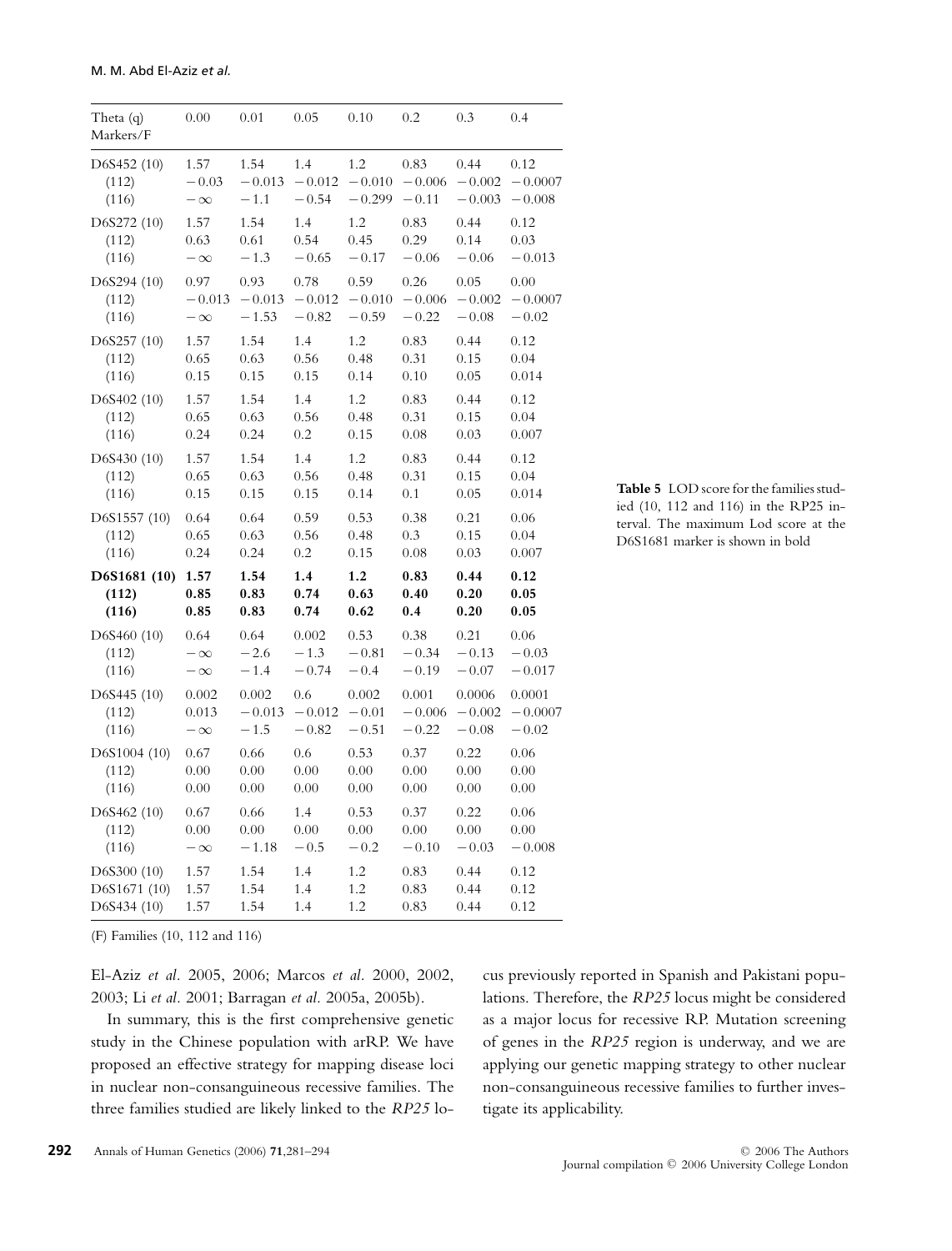



**Figure 4** Microsatellite marker analysis of chromosome 20 in families 10, 112 and 116. D20S871 and D20S195 are in italics and define the minimal critical interval in family 116. D20S484, shown in bold, is where the maximum LOD score was achieved in all families.

### **Acknowledgments**

We would like to thank the families who participated in the study. Also, we are grateful to Kerra Pearce and the London IDEAS Genetics Knowledge Park for their technical assistance with the GeneChip mapping10K array, to Dan Yi Wang, Pancy OS Tam who did the DNA extraction and to Quincy Prescott and Jim Tayson who helped with the AL-HOMORA software. This study is funded by BRPS (British Retinitis Pigmentosa Society) and Special Trustees of Moorfields Eye Hospital. MMAE is supported by a scholarship from the Islamic Development Bank, Saudi Arabia.

### **References**

Abd El-Aziz M. M., El-Ashry M. F., Barragan I., Marcos I., Borrego S. & Antinolo G. (2005) Molecular genetic analysis of two functional candidate genes in the autosomal recessive retinitis pigmentosa, RP25, locus. *Curr Eye Res* **30**, 1081– 1087.

- Abd El-Aziz M. M., Patel R. J., El-Ashry M. F., Barragan I., Marcos I., Borrego S., Antinolo G. & Bhattacharya S. S. (2006) Exclusion of four candidate genes, KHDRBS2, PTP4A1, KIAA1411 and OGFRL1, as causative of autosomal recessive retinitis pigmentosa. *Ophthalmic Res* **38**, 19– 23.
- Abecasis G. R., Cherny S. S., Cookson W. O. & Cardon L. R. (2001) GRR: graphical representation of relationship errors. *Bioinformatics* **17**, 742–743.
- Abecasis G. R., Cherny S. S., Cookson W. O. & Cardon L. R. (2001) Merlin-rapid analysis of dense genetic maps using sparse gene flow trees. *Nat Genet* **30**, 97– 101.
- Barragan I., Marcos I., Borrego S. & Antinolo G. (2005) Mutation screening of three candidate genes, ELOVL5, SMAP1 and GLULD1 in autosomal recessive retinitis pigmentosa. *Int J Mol Med* **16**, 1163–1167.
- Barragn I., Marcos I., Borrego S. & Antinolo G. (2005) Molecular analysis of RIMI in autosomal recessive retinitis pigmentosa. *Ophthalmic Res* **37**, 89–93.